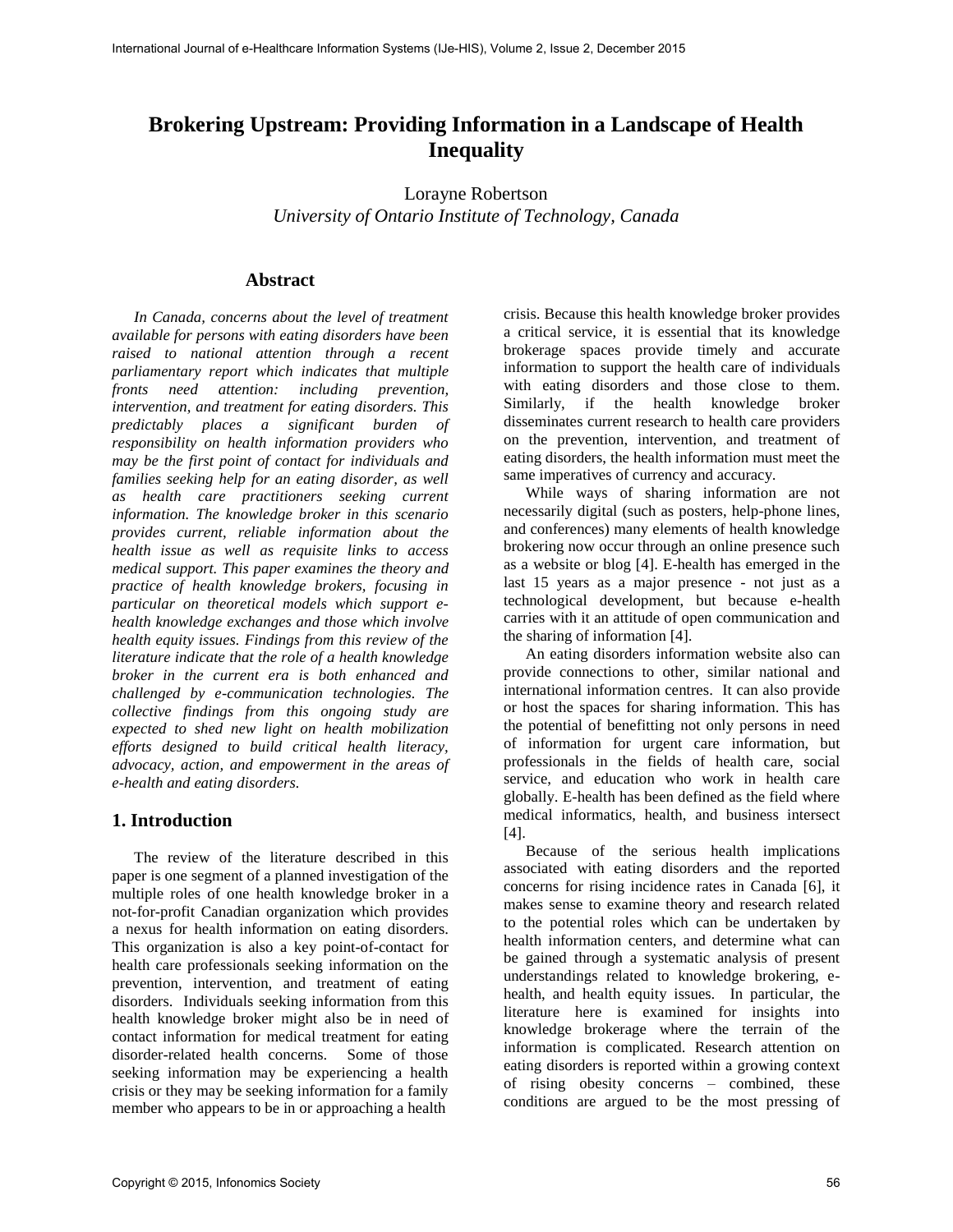current health-related issues in the United States [11]. The Canadian eating disorders landscape has some parallels which are outlined in the next section.

## **2. Significance of the research**

Eating disturbances are associated with multiple other health problems, and have, unfortunately one of the highest rates of mortality of a mental health disorder [11] in the United States. Despite the fact that disordered eating is a health condition which is under-reported and life-threatening, a recent parliamentary committee [6] heard that there are serious concerns in Canada because of the lack of treatment beds for patients with eating disorders and the wait times for treatment are extensive. The lack of recognition of eating disorder patient needs is considered to be an equity issue because the country is not responding to provide health care for eating disorders with the same urgency as it responds to other potentially fatal illnesses affecting primarily men [6].

Eating disorders affect in the range of  $600,000 -$ 900,000 persons in Canada, and females are overly at risk; the ratio of females to males is reported to be approximately 4:1 [6]. When considered together, these statistics indicate that there is a need to understand how eating disorder information can be garnered and packaged so that information on current research is shared, and perhaps is delivered with messages which include advocacy to address inequitable health outcomes and health risks for affected Canadians.

This key aspect of the role of the health knowledge broker who reveals inequitable health outcomes and advocates for change has not yet received a significant amount of attention in the literature. Whitehead and Popay [17] utilize the term, "swimming upstream" to describe the nature of work required to reduce health inequalities which are caused by unequal distributions of power and result in unfair and unequal conditions of health care. A knowledge broker for eating disorders in the Canadian context is *brokering knowledge upstream* to address the needed health care in the face of disparities.

The disproportionate number of girls at risk from eating disorders can be partially explained by examining societal messages which promote the thin ideal body, but explanations as to why there has been an insufficient health care treatment response to eating disorders in Canada are more elusive. The social pressure to be a certain size in Canada puts girls and women at risk of eating disorders, especially if they identify their acceptance in society with their appearance [13].

Canada has a strong consumer culture which advocates purchasing products to *improve* one's appearance. The unrealistic and often unattainable mediated thin ideal makes the work of an eating disorders information center more difficult. Messages about *body acceptance* (designed to discourage people from undertaking body-altering diets) are required, but their promotion is almost counter-cultural (like swimming upstream) next to ubiquitous media messages focused on body improvement. The health field itself is concerned with rising rates of obesity, and this, as well, complicates the health landscape with weight and size bias.

Within this culture, messages of accepting body size rather than changing body size can be challenging to broker. The health knowledge broker in this scenario is working in a national context of a (real or mediated) obesity crisis, while concurrently brokering messages of health at every size to both the medical community and the average Canadian. Again, little has been written about health knowledge brokers who undertake their work in this type of contested terrain. Regardless of where one might stand philosophically on these issues, when the incidence of disordered eating is reported to be almost matched by the obesity incidence [11], it is evident that knowledge translation of current research on these issues is urgently needed. In summary, then, within this complicated social scenario of responding to issues of health and size, a health information provider needs to consider carefully how it will represent this divide in health knowledge positions to their information users. *In this scenario the knowledge broker must decide which health knowledge it will advance and support.* 

A second issue is *health equity*. In the case of eating disorders, there is a reported disparity of impact for women in Canada. In the face of unequal, unjust or unfair health outcomes, a *health equity* stance can push for more accountability in both programs and policy to redistribute healthy outcomes [1]. As Braveman and Duskin explain, groups of people defined by their differences are more advantaged or less advantaged in a social hierarchy. The markers of inequality such as income, race, religion, gender, geography, age, disability, sexual orientation (and others) are reflected in health inequalities around the world [1]. A health *disparity* occurs when a group which is already marginalized in society is *further marg*inalized in the health forum. Health equity is reflected in the re-allocation of resources and processes to correct these inequities [1]. *In this scenario, the role of the knowledge broker needs to be theorized to include awareness and advocacy to address identified health inequities*.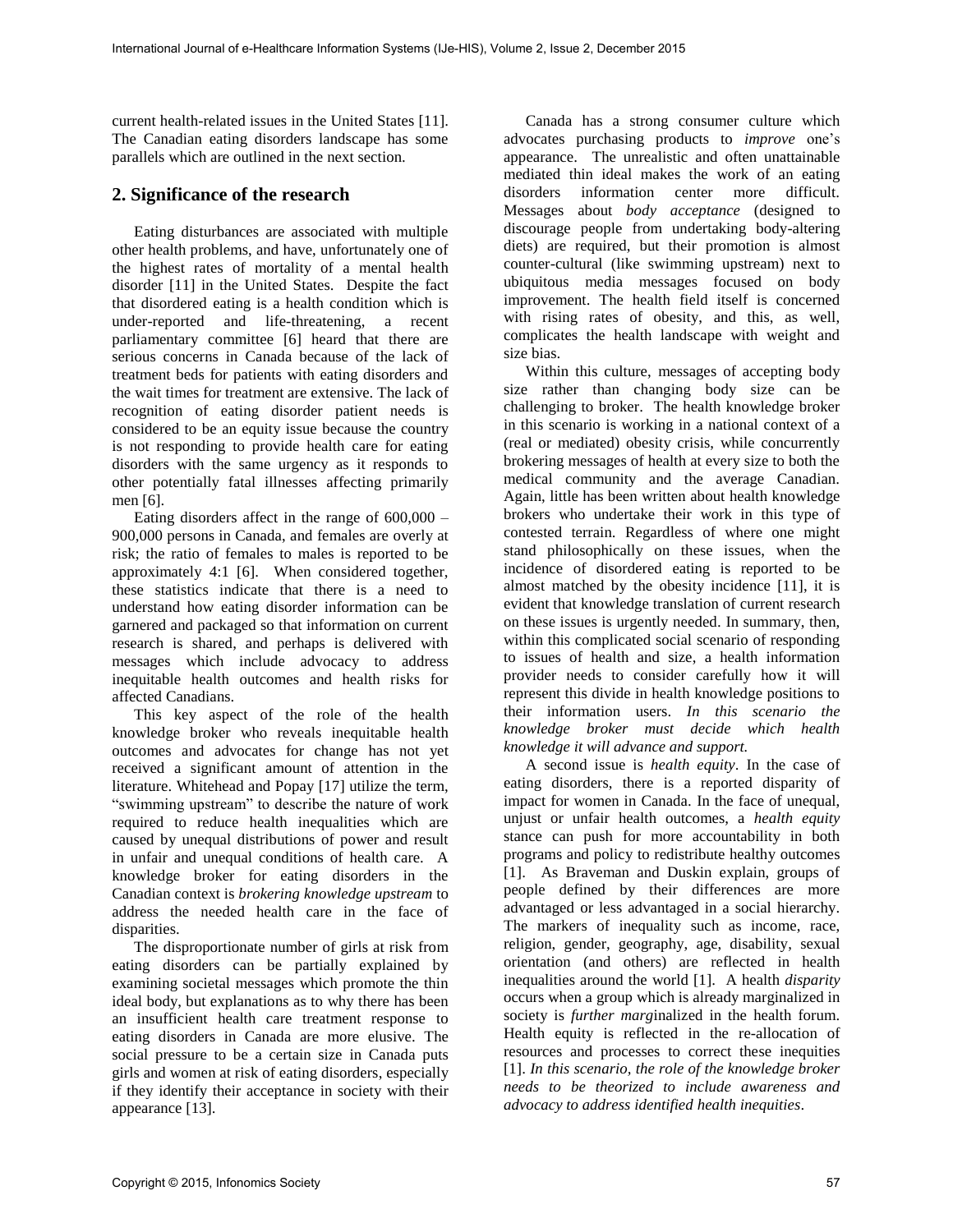The specific case of eating disorder prevention, intervention, and treatment in the Canadian context resembles other, similar cases which are complex, multi-layered, and complicated. A health information provider needs to provide the means to inform knowledge users but also cannot ignore health inequities. In the face of these challenges, the health knowledge provider may choose to build the capacity of the knowledge users. These capacity-building efforts would go beyond providing information to encouraging them to be discerning consumers of research information, and empower them to make informed health decisions. *In this scenario, the health knowledge worker builds capacity for critical understandings, and provides not only information, but builds empowerment*.

Once again, this type of health knowledge brokering is an area of research that is underinvestigated and needs to be explored more fully.

### **3. Theoretical Perspectives**

The understanding of the role of the knowledge broker is enhanced through an analysis of relevant theories which help to explicate the roles of knowledge brokers, the boundaries of the arenas from which they operate, and some of the imperatives which underlie their commitment to brokering the spaces between research and practice, or research and the public. Theoretical perspectives on knowledge brokering have evolved from earlier (less effective) models where research was passively disseminated from the academy to more active dissemination efforts; it was at this point that role of the knowledge broker emerged [15]. First, theoretical perspectives relative to knowledge brokering are discussed, followed by a theoretical discussion about the importance of health equity in post-modernity.

#### **3.1. Knowledge brokering**

The role of the health knowledge broker has recently begun to receive more attention through research and scholarship, and new models are emerging. Early studies of knowledge brokering identified four models for the dissemination of science research knowledge: knowledge that was *pushed* out from the researchers to the consumers, knowledge which was *pulled* or requested by the users, knowledge which was disseminated by the researchers through journals for example, and knowledge which was *brokered* through interactions between researchers and users [6]. Of these four models, the brokered, interactive model of sharing knowledge between researchers and their audience

has shown the most potential for knowledge sharing [6]. Knowledge brokers are seen as go-betweens or intermediaries who bridge the worlds of research and practice and make each side of the divide more accessible to the other [15]. Research which is disseminated passively has less chance of uptake than research which has been commissioned, or research which has been actively disseminated and translated using summaries, slides and handouts, or also facilitating events where knowledge is shared etc. [15]. For this, knowledge brokers need excellent communication skills and understandings of both policy issues and research findings. What is significant about the research on knowledge brokers is that there is little evidence demonstrated to date that the knowledge broker can promote more *equitable relationships* between the researchers and those who make policy decisions. In addition, evaluations of knowledge brokerages which are focused on capacity building and information literacy are to date mostly anecdotal rather than scientific [15].

Graham et al. [5] argue that health knowledge transfer can be a slow process, which has implications if there is a time lag between the publication of the research findings (knowledge creation) and when the research is put into place to benefit the patient (knowledge application). In their exploration of this phenomenon, one of the issues cited is the confusion of terminology. They located 29 terms used to describe the knowledge to action concept [5]. They propose a theoretical model of moving knowledge into action, beginning with problem identification, the selection of knowledge relevant to the problem, adaptation of the knowledge for the user, assessment of barriers, the actual knowledge intervention, and then the monitoring of the knowledge use and outcomes. Their model places a focus on identification of the needs of the users and the effective dissemination of knowledge monitored through continuous feedback loops [5].

There are, however, several emergent and promising frameworks which theorize the role of the knowledge broker with a post-modern outlook of *shared* knowledge creation. Meyer, for example, looks at the spaces where knowledge is exchanged, and acknowledges that while some spaces (e.g., a university technology transfer department) are more privileged in the transfer of knowledge, other exchanges are happening behind the scenes which could be characterized as more collective, and with more interactions. She theorizes that knowledge is often exchanged at the peripheries or boundaries between the world of the researchers and the intended audiences who utilize the research. [8]. Knowledge brokers who are marginally connected to both the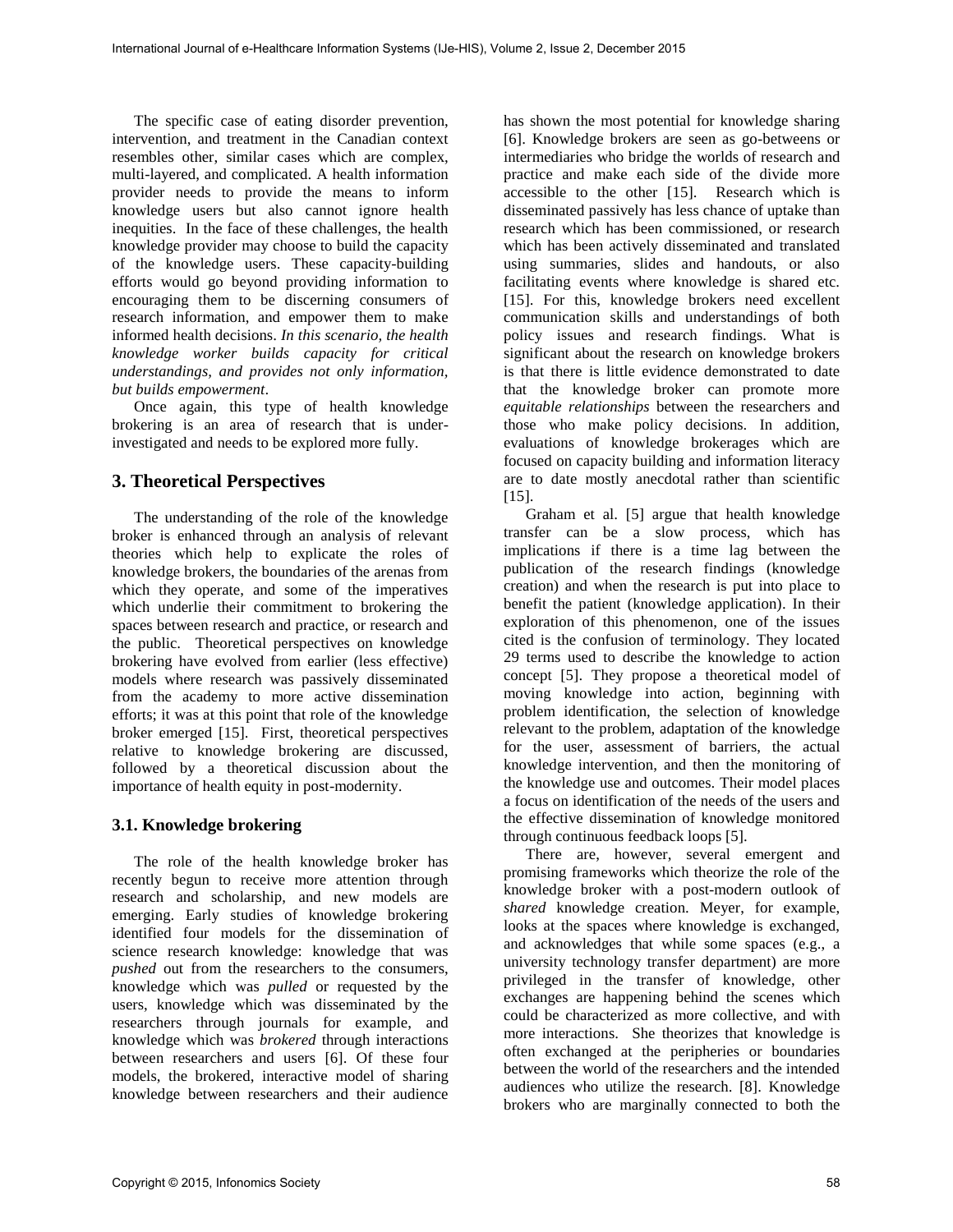world of research and that of the knowledge user can operate between them and in both worlds without being tied to the philosophy of one domain over the other. This is seen as an advantage despite the fact that academic knowledge continues to attract more attention. Knowledge brokers who work in this way at the peripheries are also seen to function more or less behind the scenes. Meyer sees that this invisibility can have its advantages, allowing the knowledge broker to move back and forth between different worlds while functioning in each [8].

Some of the tasks of the knowledge broker include the identification of the significant knowledge to disseminate, then the re-scaling of this knowledge in order to redistribute it to the knowledge users [8], a process sometimes called knowledge translation [5]. The knowledge broker has to know how to re-package the information based on the identified needs of the research audience [5], [8]. According to Meyer, in this process, the knowledge broker does not simply transmit but *transforms* the knowledge so that it can be taken up most effectively. The knowledge which is the end product of these partnerships is more robust because it has been deconstructed and then reconstituted for knowledge transfer [8].

According to Ward et al., [15], knowledge brokering can fall into one of three types – managing information, building linkages, and/or capacity development. Key roles of the knowledge broker include the ability to gather information, critically assess it, synthesize it, and tailor it to the audience. To that end, communication skills, mediation skills, networking skills and the ability to gain credibility are very important. The knowledge broker needs to focus on relationships and partnership development to keep both knowledge creators and knowledge users engaged in productive partnerships. For all of these reasons, knowledge brokering needs to be conceptualized as a complex social endeavour [15].

# **3.2. E-Health**

Health services and health information can now be accessed and delivered via the internet, leading to a new field of study and new possibilities for persons seeking medical advice, health care providers, and health care information providers. Eysenbach has defined the concept of e-health as "an emerging field in the intersection of medical informatics, public health and business, referring to health services and information delivered or enhanced through the Internet and related technologies" [4]. He makes the distinction that e-health is not just about the technology or the enhanced provision of information, because e-health is also an attitude or a state of mind

which focuses on improving health care through networked thinking. While he acknowledges that ehealth has aspects of efficiency, he also sees that ehealth has the potential also for empowerment because the knowledge bases of medicine are now open to the public, and users of e-health information can become more critical consumers. He cautions, however, that the digital divide might further exacerbate equitable access to health unless policies allow for e-health access for all [4].

Skinner and colleagues [13] examined how adolescents in Ontario, Canada use technology to access health information, finding that adolescents do need health information and they tend to use both technological and traditional sources to access that information. A significant finding of their study was that the adolescents most commonly sought information about specific medical conditions and diseases (67%), followed closely by the search for information about body image and nutrition (63%). Based on this study, health care providers can create a "major interface" with adolescents seeking health information through technology. Technology could accomplish this through extending the times and means by which online health support is available, and finding ways to make appear to be more approachable to adolescents [13].

The Skinner et al., study [13] also found that adolescents employ different technologies based on the situation and their needs. For example, cell phones were most often used for personal safety, including the use of toll-free numbers to access specific help. The adolescents considered email to be the most accessible technology, particularly if their health condition was one that they found difficult to discuss in person. Adolescents saw bulletin boards and chat rooms as helpful for obtaining more specific information in these instances. A significant finding in this study was the adolescents indicated that they were overwhelmed with information on the internet, especially when they wanted an answer for a specific question, and they needed support with finding reliable sources. Adolescents also indicated that they preferred online sources rather than traditional sources of health information for situations where the health concern might cause embarrassment [13].

It is not only adolescents who eschew traditional sources of medical information for the internet, however. Another key user group for internet health information is persons who have stigmatized illnesses. This stigma can lead them to feel embarrassed and want to conceal their health condition – they might delay seeking health care and instead, turn to the internet for information. Persons who perceive a stigma surrounding eating disorders can be more reluctant to talk about their problem with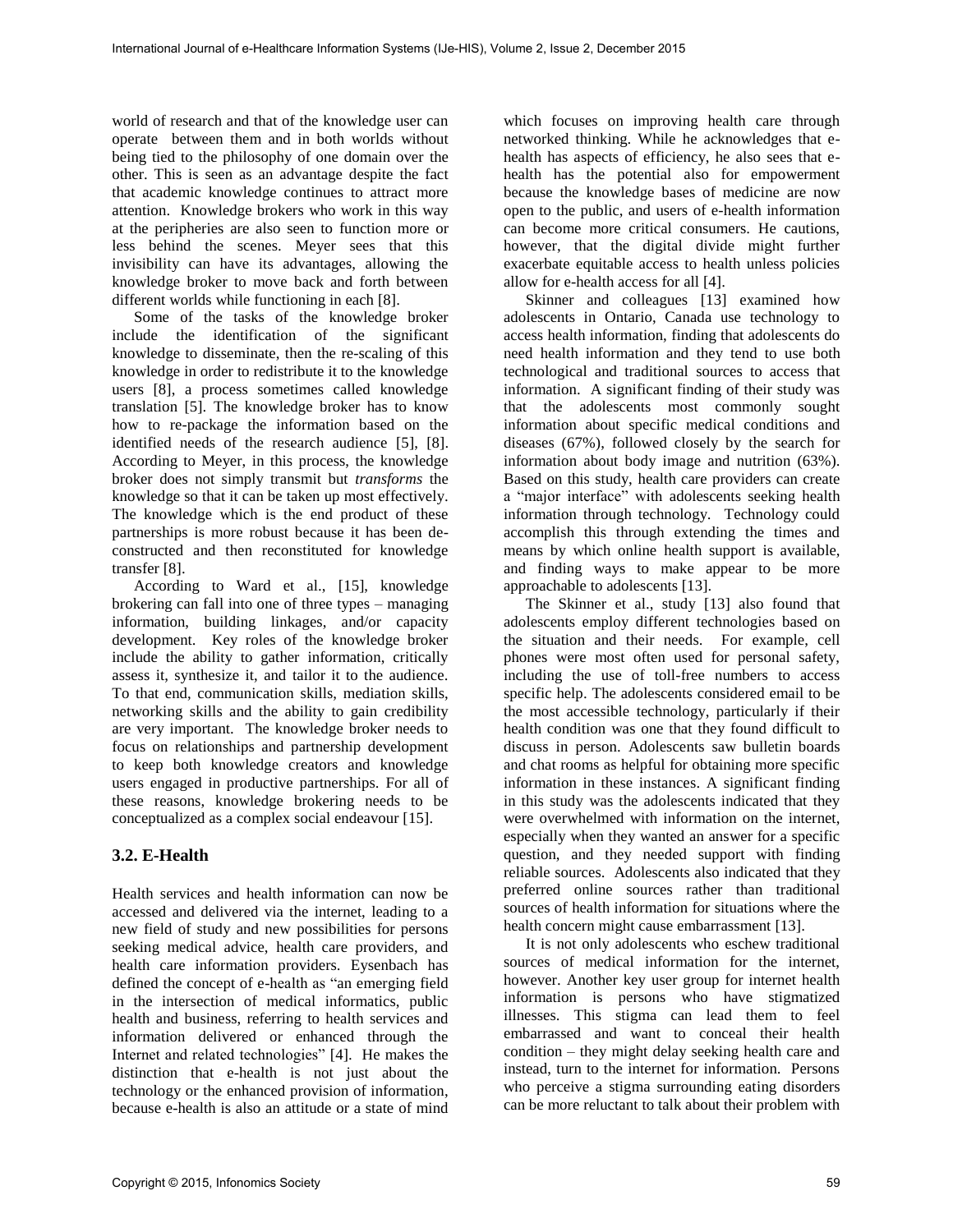medical practitioners and this can delay seeking treatment.

Roehrig and McLean [12] find that eating disorders have been shown to be "highly stigmatized" because there are perceptions that persons with eating disorders are to blame for their illness, or may be acting to get attention, or that they are somehow choosing to be ill. The issue becomes complicated by public messages of normalcy surrounding weight and shape pre-occupation, while holding a stigmatized view surrounding those to have related illnesses. In addition, adolescent envy of persons with eating disorders further complicates the stigmatization of eating disorders [12].

What can be learned from these specific studies and other related studies on internet use and stigmatized illnesses is that the provision of e-health options for persons with eating disorders is more than a communication option for health knowledge brokers – it is an imperative. Much more study is needed to understand how persons with stigmatized illnesses use technology for personal safety reasons and to seek medical information. The provision of accurate, timely and accessible health information has the potential to build skills of critical health literacy. The connections between health equity and health literacies are explored next.

### **3.3. Health equity and critical health literacy**

A theoretical framework of *health equity* is helpful in exploring the work of knowledge brokers who support a group of people who have been historically-disadvantaged based on evidence of systemic disparities in in health treatment availability and outcomes. Braveman and Gruskin [1] define equity in health as "the absence of systematic disparities in health…between social groups who have different levels of underlying social advantage/disadvantage" (p. 254). Similarly, in a World Health Organization report, Whitehead and Dahlgren [16] describe health inequities as "unfair and unjust" (p. 5). They see that *health equity* means that no person should be disadvantaged from achieving their full health potential because of their position in society or any other "socially determined circumstance" (p. 5).

In the specific circumstance of persons who are afflicted with eating disorders, there are multiple areas of inequity. Research indicates that persons with eating disorders face discrimination in society. The social stigma attached to disordered eating increases isolation rather than encouraging a person to disclose what they suspect about their condition and seek medical attention. In addition, significant media attention is placed on persons who have thin,

sculpted bodies with little attention directed at the ways that they have altered their eating and exercise regimens to achieve an appearance that is essentially not their natural shape. The issue is further confused by mediated circumstances where extreme weight loss is connected to the pursuit of health. Mediasupported celebrations of extreme weight loss collide with the real needs of persons for whom extreme weight loss is an indication of illness.

Discrimination is another form of inequity which is realized through barriers to effective health treatment. For example, persons with eating disorders are discriminated against in society because there is a perception that their behaviours and choices cause their medical problem (self-attribution). This social stigma is not only harmful for the self-esteem of persons seeking help, it also inhibits people with eating disorders from seeking the attention of medical professionals [12]. In order to address discrimination and stigma, it is important to educate many groups: persons with eating disorders, health care practitioners, and the general public.

One key strategy which shows promise is to empower and enable persons seeking medical attention to discuss and disclose their symptoms and seek help is the development of *critical health literacy* skills. Nutbeam, for example, sees critical health literacy as a key means of promoting the health of marginalized groups through empowerment and education. He argues that earlier forms of health education focused on telling people what to do or not do while using the *transmission* of knowledge to do this. He finds these methods to be less effective than building capacity or building health literacies. He defines critical health literacy as a level of advanced skills which can critically examine information, then encourage a person to take a more active role in her/his health [10].

Implicit in a commitment to critical health skill development is an attitude of providing the requisite information as well as the skills to help people understand research knowledge in ways that the knowledge becomes accessible to them. It also means that the health information provider does not hide the issues of unequal treatment and societal discrimination but includes them in building critical health literacy skills. This requires encouraging a questioning stance toward the research and applying levels of analysis to help the consumers of health information understand that there are issues of power associated with whose knowledge is promoted, who gets more help when they are ill, and where the focus is placed nationally in prevention, intervention and support for certain medical conditions.

The view of the health information consumer as a passive recipient of health information is gradually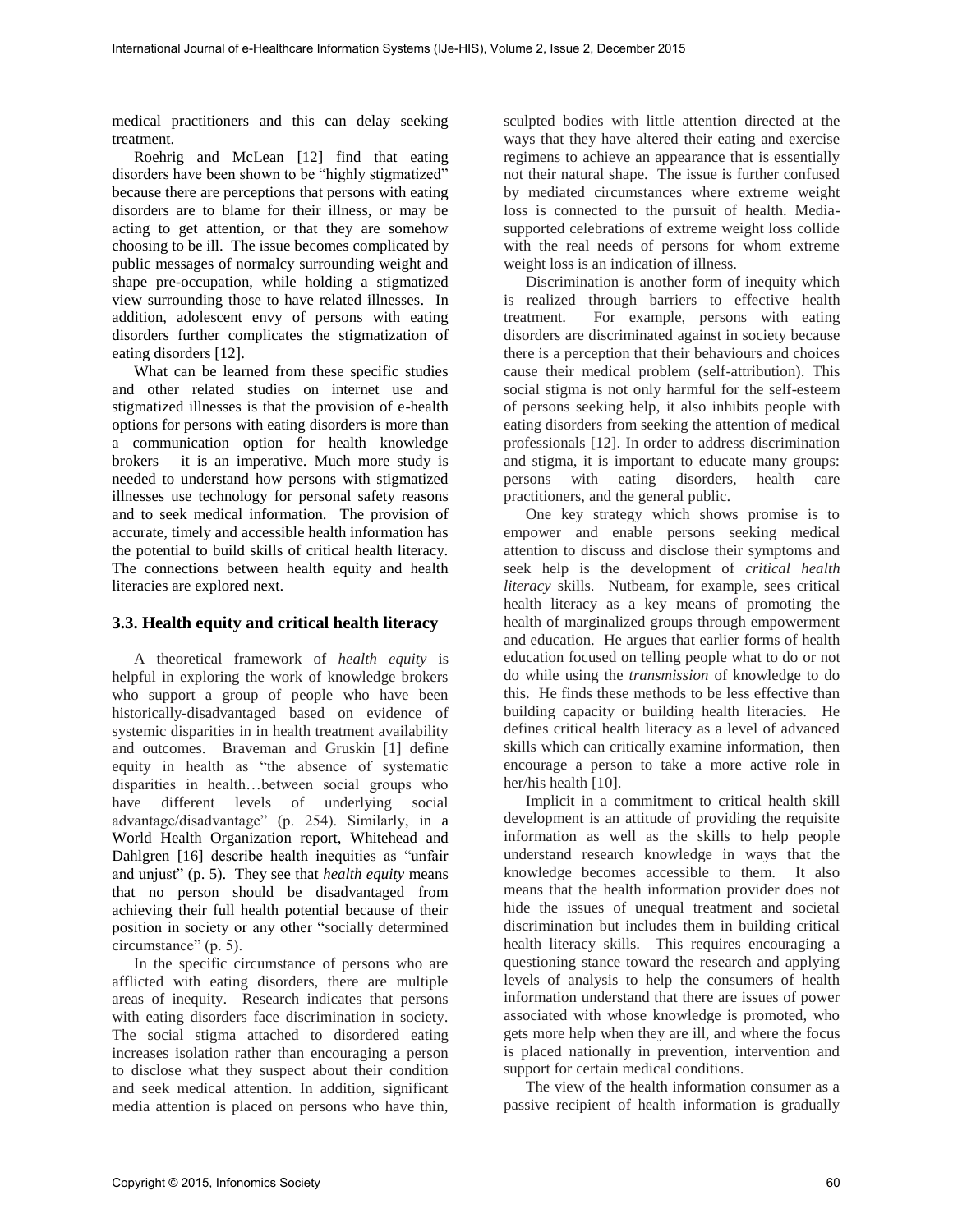being replaced by considerations of how literate persons interact with health information. When critical health literacies are advanced, individuals are less likely to assign self-blame and shame and understand conditions of illnesses which are outside of their individual control. In addition, a critical health literacy stance is one which has openness to accessing information and encourages knowledge users to add levels of analysis to the information and use it to empower them to take action. As a result of these findings in the literature, Nutbeam's theory of critical health literacy [10] influences the design of this study and the data analysis.

#### **4. Methodology**

The research which is proposed will fully explore the experiences and voices of persons who work in a health knowledge broker environment, including those who partner with the health knowledge broker in multiple endeavours. The planned research is phenomenological in its perspective according to parameters outlined by Cresswell [3]. As such, the research will seek to understand the everyday lives of persons who work for one national health information centre which provides information on eating disorders. Also included in the investigation will be their web spaces and online materials.

This review of the literature indicates that adolescents employ different technologies to seek information and support for their health needs [13]. Murphy, Frost, Webster, and Schmidt [9] examined international websites intended to provide information on eating disorders. Their findings suggest that there is significant room for improvement and request more connections for knowledge exchanges between health professions and authors of materials on the web. Murphy et al., also find that financial considerations impact the development of web spaces [9]. For these reasons, the web space will be included in the planned data collection as well as all other aspects of knowledge brokering which employ technology such as call centers and other phone-in services.

Specifically, this research is intended to uncover the ways that one particular knowledge broker meets the needs of multiple participants in the knowledge brokering activities, including knowledge users, knowledge broker partners and relationships, and knowledge producers from different area such as research and health care policy. The study will attempt to identify the categories of constituents and seek specifically to examine the knowledge interchanges and brokering spaces where health research and information is shared through this investigation.

## **5. Findings**

The review of literature for this planned study revealed that there are several key theoretical frameworks which will help to design the study and analyse the findings. The first is current research on health knowledge brokers. The second will be theoretical considerations surrounding the provision and brokering of e-health information. The third theoretical consideration is that of critical health literacy to address an area of health information that has been shown to receive unequal treatment and health outcomes.

With respect to the first area, knowledge brokering, this literature review indicates that there are multiple terms in use with respect to knowledge brokerage, such as knowledge exchange, knowledge transfer, knowledge translation, and knowledge mobilization (an others). There are also many activities and initiatives which take place under the umbrella of health knowledge brokerage. In addition to examining knowledge brokering processes, however, it is important to examine the spaces where health knowledge brokering occurs and how health knowledge brokers set about to create those spaces.

The review of the literature has added the consideration for the planned study on the topic of *relationships* in health knowledge brokering. According to the Canadian Health Services Research Foundation (CHSRF) [2], "Knowledge brokering is about bringing people together to help them build relationships, uncover needs, and share ideas and evidence that will let them do their jobs better" (p. 1). This foundation also maintains that much of the present knowledge brokering is unrecognized activity which needs to be documented carefully through research [2].

The second theoretical consideration raised in the literature is that of e-health information systems. Again, while the research in this area is at a nascent stage, there are some indications that access to health information using technologies is particularly suited to providing support where the illness has a perceived stigma which presents a barrier to seeking support and early diagnosis through traditional means.

The third theoretical construct to support the research is the study of the development of critical health literacy through the efforts of a health knowledge broker. In the post-modern era of open access to information and challenges to taken-forgranted power structures (such as gender-based disparities in health outcomes) critical health literacy has emerged as a key concept for empowerment and action.

In summary then, this review of the literature indicates that more research is needed on eating